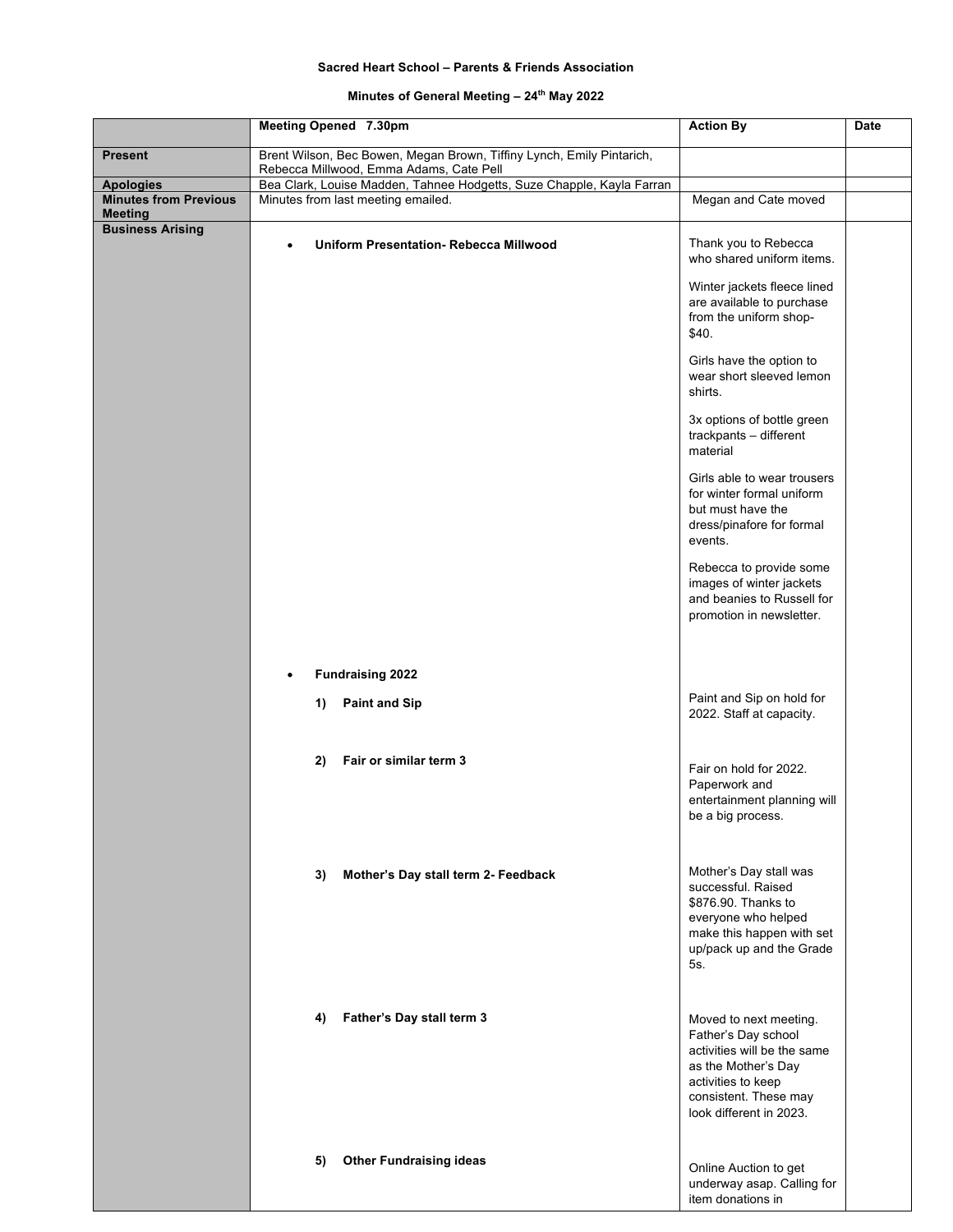|                           |                                                                         | newsletter. Bec/Megan                                                                                                                                           |  |
|---------------------------|-------------------------------------------------------------------------|-----------------------------------------------------------------------------------------------------------------------------------------------------------------|--|
|                           |                                                                         | Artwork to Russell.                                                                                                                                             |  |
|                           |                                                                         | Bec to liaise with Nat re<br>Facebook event<br>management. Event to<br>commence in Term 2<br>holidays.                                                          |  |
|                           |                                                                         | Trivia Night in Gym- Week<br>5 Term 3 (26 <sup>th</sup> August).<br>Moved to next meeting for<br>planning.                                                      |  |
|                           |                                                                         | Movie night, Silent disco,<br>Winter fest considerations<br>for 2023.                                                                                           |  |
|                           | <b>Books for classrooms- Feedback</b>                                   | Images shared from<br>Grade 1 Green-Penelope<br>Cramer. Great variety.<br>Moved to next meeting<br>with more feedback<br>anticipated.                           |  |
|                           | Before and after school care- Brent update                              | Families to communicate<br>directly with Catholic care<br>with concerns.                                                                                        |  |
|                           | <b>Funds allocations to Music and Art- Feedback</b>                     | Dan shared some<br>fantastic photos of<br>students with the new<br>equipment. Bec to email to<br>Megan for some<br>promotion of P&F.<br>Brent to follow up with |  |
|                           | <b>TCSPC Parent Engagement Grant- Brent update</b>                      | Megan Booth re music<br>purchases.<br>Grant closed. To<br>reconsider 2023.                                                                                      |  |
| Correspondence            |                                                                         |                                                                                                                                                                 |  |
| <b>Principal's Report</b> | Principal's Report circulated to the committee<br>P and F 24.5.2022.pdf |                                                                                                                                                                 |  |
| <b>Financial Report</b>   | <b>Finance Report</b><br>Closing balance as of May 2022:                | \$52,984.00                                                                                                                                                     |  |